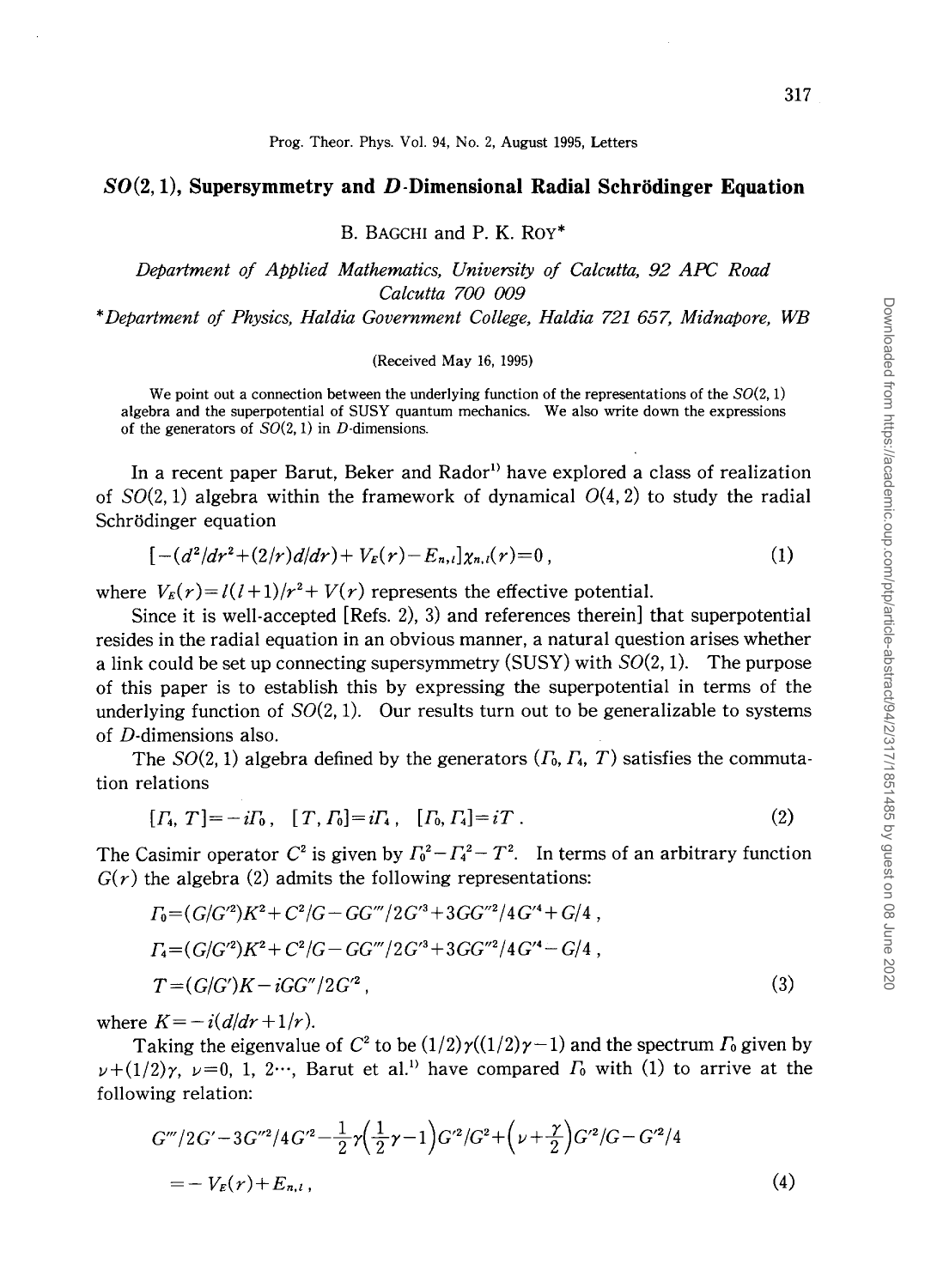where  $\hbar=2m=1$  has been set.

We wish to point out that the above relation is manifestly supersymmetric if the superpotential is chosen as

$$
W(r) = (G' - \gamma G'/G + G''/G')/2.
$$
 (5)

Indeed for such a choice of  $W(r)$  we find

$$
V_E(r) - E_0 = W^2 - W', \t\t(6)
$$

where  $E_0$  stands for the ground state energy ( $\nu=0$ ). As is well-known with a superpotential at hand one can define the supercharges  $Q=(p-iW)\sigma_{+}$ ,  $Q^+=(p+iW)\sigma_{-}$ . One is thus led to a supersymmetric Hamiltonian  $H_s = \{Q, Q^{\dagger}\}/2$  whose structure induces a pair of partner Hamiltonians  $H_{+} = -d^2/dr^2 \pm (W^2 - W')$ . It is clear from (6) that solvability of *W* depends on the functional form of the potential and involves solving an equation of the Ricatti type.

The advantage with (5) is that given  $G(r)$  the superpotential  $W(r)$  can be immediately determined. The converse problem, however, may not be easy to solve since it may not always be possible to obtain  $W(r)$  in a closed form from the knowledge of  $G(r)$ . Further not all  $G(r)$  will produce a constant on the lhs of (4) to match with the energy term on the rhs (for example,  $G(r)=\log r$ ). One should note that having obtained a  $W(r)$  care is to be taken to ensure that the ground state wave function is suitably normalizable. It may be mentioned that in the unbroken version of SUSY the ground state is non-degenerate and may be chosen to be associated with *H+.* 

We now turn to some applications of our equation (5). The Coulomb and harmonic oscillator potential are the potentials which exibit accidental degeneracies and solve the radial Schrödinger equation. From SUSY quantum mechanics we know<sup>2</sup> that the corresponding superpotentials are  $W=1/2(l+1)-(l+1)/r$  (Coulomb) and  $W=r/2-(l+1)/r$  (isotropic oscillator). Inserting these forms for *W* in our equation (5) we find on integrating  $G = \lambda r$  (Coulomb) and  $G = \lambda r^2/2$  (isotropic oscillator) where  $\lambda$  is a constant. These agree with the G's used in Ref. 1) as potential applications of Eq.  $(4)$ .

More generally we may take the following representation<sup>4</sup> for the superpotential of the type:

$$
W = ar + 1/2r - ar\gamma/[ar^2 + c].\tag{7}
$$

It implies  $G(r) = ar^2 + c$  and corresponds to the Coulomb and cutoff Coulomb potential<sup>5)</sup> perturbed by a polynomial in  $r$ .

The extension to  $D$ -dimensions  $(D \text{ arbitrary})$  of the representations may be obtained by taking advantage of the following proposition\_

**Proposition** For an arbitrary function  $G(r)$  the commutation relations

$$
[K, G/G'] = -i(1 - GG''/G^{2}),
$$

$$
[K, G''/G'] = -i(G'''/G' - G''^2/G'^2)
$$

hold, where  $K = -i[d/dr + (D-1)/2r]$ .